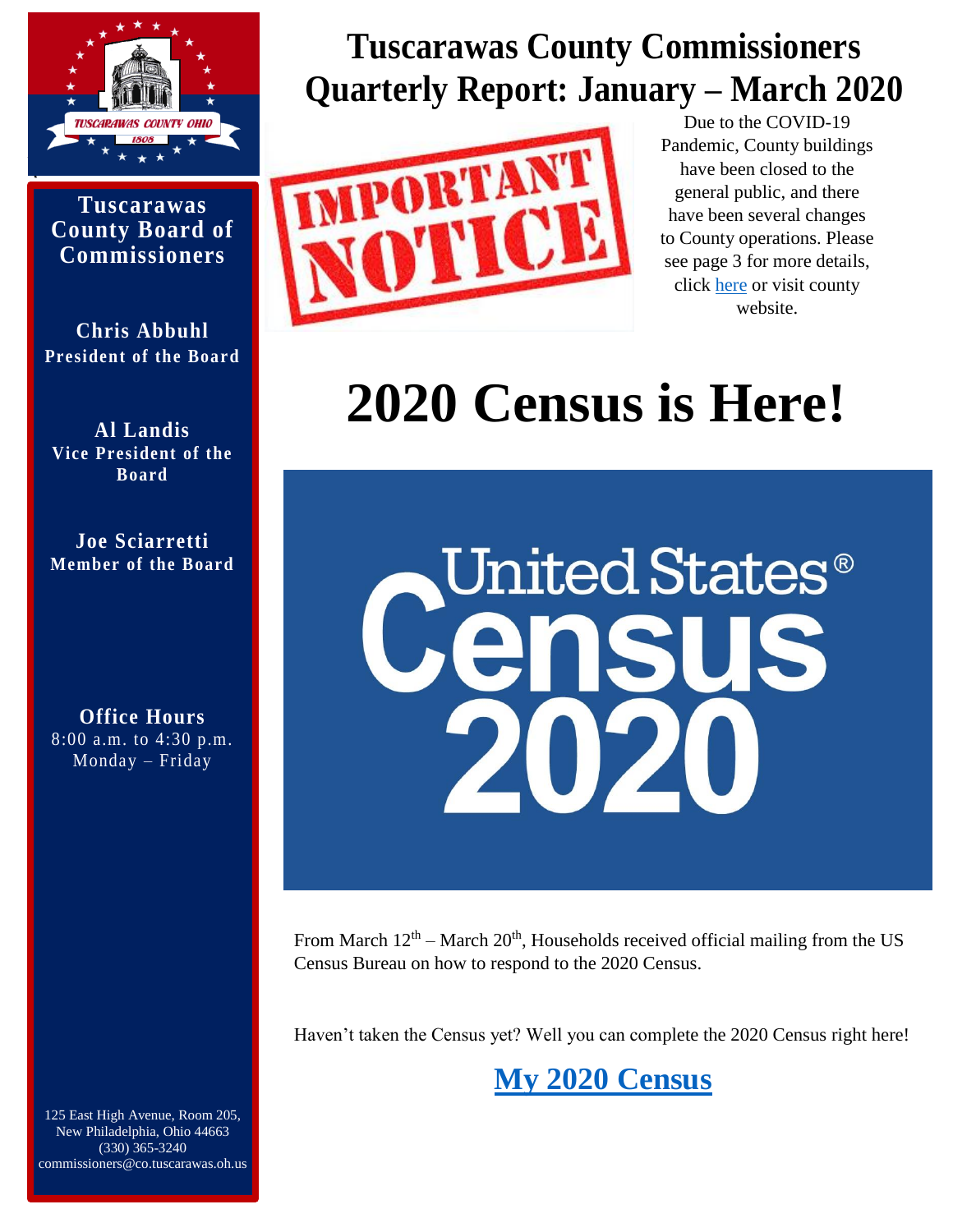

#### **Question 1: When can I complete the 2020 Census?**

Households received invitations to respond to the 2020 Census from March 12<sup>th</sup> to March 20<sup>th</sup>. There are additional reminders to respond that will be mailed throughout the month. Once you receive your invitation, you can respond online, by phone, or by mail.

#### **Question 2: How are my responses used?**

By law, the U.S. Census Bureau can use your responses only to produce statistics. 2020 Census results will help in directing billions of dollars in federal funds to communities for schools, roads, and other public services. Results from the 2020 Census will also help to determine the number of seats that each state has in Congress for the next decade. This is what makes taking the 2020 Census so critical to our communities

#### **Question 3: What happens to my responses?**

The Census Bureau takes its responsibility to protect your information very seriously. The Federal Cybersecurity Enhancement Act of 2015 ensures that your data is protected from cybersecurity risks. **The Census Bureau is not permitted to publicly release your responses in a way that could identify you or your household. By law, the Census Bureau can use your responses only to produce statistics**. If you respond online, all web data submissions are encrypted in order to protect your privacy. If you respond using a paper questionnaire, your completed questionnaire will be destroyed after processing.

# Question 4: Will my information be disclosed.

No. **Your information is completely confidential and protected by law and cannot be shared with any other government agencies, including law enforcement or immigration officials.** Federal law (U.S. Code Title 13, Section 9) protects your privacy and keeps your answers safe and secure. By law, the U.S. Census Bureau can use your responses only to produce statistics.

#### Question 5: How do I know someone works for the Census Bureau

All Census Bureau workers carry official government badges and should identify themselves immediately when they come to your home. There is useful information on our website [\(2020 Census\)](https://2020census.gov/) to help respondents better understand what [census takers](https://2020census.gov/en/census-takers.html) ask and don't ask for when conducting their work. You can also call your local regional office for verification. Find regional offices' phone numbers on our [Regional Census Center](https://2020census.gov/en/contact-us/rcc.html) page [Click here for Regional Information](https://www.census.gov/about/regions/philadelphia.html)

**Answers are credited to the US Census Bureau**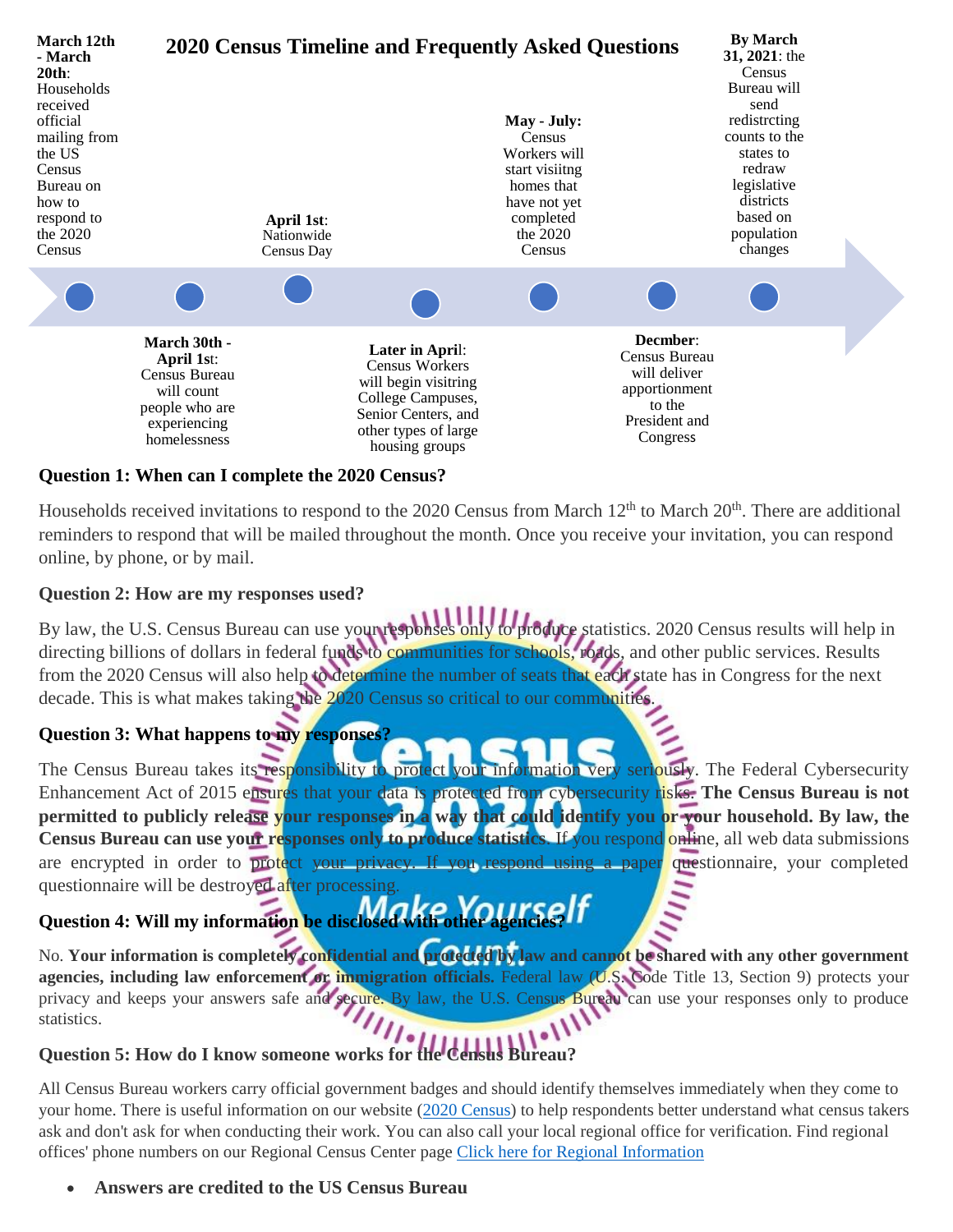### **Important Notice Concerning COVID-19 in Tuscarawas County**

#### **Commissioners Declare Public Health Emergency in Tuscarawas County**

On Monday, March 23rd, the Commissioners approved Resolution (252-2020), which declared a State of Public Health Emergency in Tuscarawas County. In the resolution, the Commissioners called upon all residents to comply with public health guidelines, emergency operations, and cooperate with public officials. The Commissioners also encouraged county employees continue operating in the due diligence of their capacity, and to review health precautions related to the COVID-19 Pandemic. Upon approval, Commissioner Sciarretti commended the Health Department and EMA, and other local agencies for coming together during this time to serve the community. Katie Seward (County Health Commissioner), and Alex McCarthy (EMA Director) are the eyes and ears of the Commissioners during this situation, Commissioners Landis added. In a similar vein as Commissioner Sciarretti, Commissioner Landis also thanked everyone for coming together during these unparalleled times. Commissioner Abbuhl stated that the Board is taking this situation very seriously, and is in full support of the recommendations of Ms. Seward and Mr. McCarthy. Taking this action, at the recommendation of the Health Department and EMA, is a proactive approach to ensure Tuscarawas County will qualify for state and federal financial assistance to help alleviate the financial burden on first responders in the county.

#### **Please note, as of May 11, 2020, county buildings are opened to the public**

#### **Commissioners Close Buildings to the Public Due to COVID-19 Pandemic**

 $\Bigg\}$ 

County buildings were closed to the public on March 16, 2020, effective March 17, 2020. This decision was made in consultation with the Tuscarawas County Health Department, and in response to Governor Mike DeWine's orders limiting person-to-person contact. Throughout this process the Board will continue, and has continued, to be actively engaged with other public officials throughout the state, county, and country. Best practices will be continued to be reviewed and updated as more information becomes available during these ever changing times. The Commissioners thank all the employees and the public for their patience as we navigate these unfamiliar waters.

**Please note, as of May 11, 2020, county buildings are opened to the public**

#### **Steps Taken by the Board to Ensure Safety of Employees and Continuity of Services**

February 28, 2020: HR emailed the Ohio Bureau of Worker's Compensation regarding the Governor's directions to practice proper hygiene

March 10, 2020: HR emailed CDC guidance links

March 12, 2020: Press release for county to make every effort to provide public services and issued recommendations for offices to limit person-to-person contact, update COOP, social distancing, limit travel and non-essential meetings/gatherings, keep office areas sanitized, etc.

March 16, 2020: HR emailed Ohio Coronavirus update link.

March 16, 2020: Issued a resolution to close all county buildings to the public and encourage social distancing

March 18, 2020: Issued Memo to all elected officials to implement plan for essential functions and begin to limit personnel reporting to common areas whenever possible: rotating employees, allowing employees to work remotely, assigning only essential personnel, assign employees to work evening hours, no non-essential meetings/travel

March 23, 2020: Commissioners will go to 1 meeting per week – Wednesdays at 1 p.m. and will utilize GoToMeeting to continue public access to meetings. Authorize Auditor to process payroll, purchase orders, vouchers, etc. with one Commissioner's signature rather than the O.R.C. mandated signature by two Commissioners.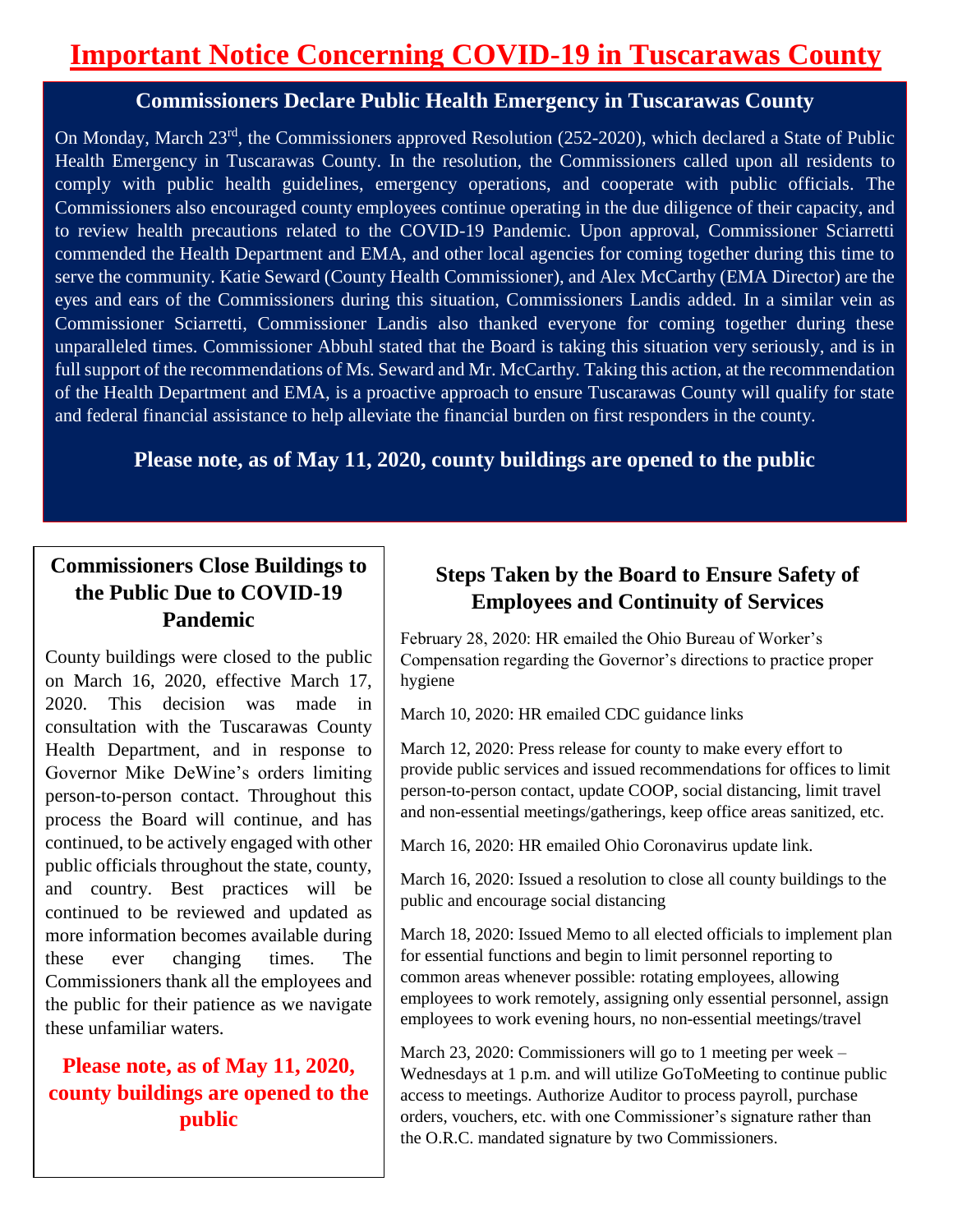#### **Tuscarawas County Awarded Critical Infrastructure Grant Funding**

The Tuscarawas County Commissioners are pleased to announce that the State Office of Community Development has awarded Tuscarawas County \$500,000.00 for its Project Year (PY) Critical Infrastructure Grant application. In late 2019, the Commissioners approved a resolution that authorized the Tuscarawas County Office of Community and Economic Development to apply for federal dollars on behalf of the Twin City Water and Sewer District for the 1<sup>st</sup> Street Waterline Replacement Project. Tuscarawas County has since been assisting the City of Uhrichsville and the Village of Dennison in moving forward with this project.

The Commissioners were pleased to see Tuscarawas County awarded these dollars, which are critical to improving local communities. "There is no better example of federal tax dollars at work, than these types of projects" Commissioner Abbuhl stated. "These projects are on a local level, and demonstrate a use of federal tax dollars that directly assist people in our communities with quality of life improvements. Receiving these grant funds is just another example of the partnerships involving different individuals and agencies throughout the County that come together to improve the lives of Tuscarawas County residents" Commissioner Abbuhl said.

#### **Commissioners Provisionally Award Bid for Ragersville Road Resurfacing Project**

On Monday, January 27, 2020, the Tuscarawas County Commissioners provisionally awarded the bid for Engineer Project #1-2020 TUS-CR 46 (Ragersville Road) Roadway Resurfacing to Melway Paving Co, Inc. of Holmesville, Ohio. Melway Paving Co, Inc. was the low bidder with a total bid amount of \$1,417,172.50. The Engineer's estimate for the project was \$1,585,773.00, 1.2 million of which will be paid with by Federal funds.

Provisionally awarding this project was necessary due to state and federal funding being part of this project, and therefore, subject to state and federal approval. This project will consist of resurfacing the existing asphalt roadway, and centerline and edgeline striping of approximately 9.58 miles of Ragersville Road (Tuscarawas County Road No. 56).

#### **Bids Opened and Awarded for Engineer's Materials**

During the Commissioners Meeting on Wednesday, March 4, 2020, the Commissioners held the annual Engineer's Materials bid opening. Bids were opened and read by Martha Campbell, for the following materials:

- Ashes
- Asphalt/Concrete
- Bituminous asphalt materials
- Fuel and gas
- Ice control grits
- Limestone
- Ready-mix concrete
- Sand and gravel

On March  $11<sup>th</sup>$ , the Commissioners awarded the bids for the Engineer's Materials, at the recommendation of County Engineer, Joe Bachman.

#### **Tuscarawas County Metropolitan Sewer District (TCMSD) Projects Move Forward**

Throughout the first quarter of 2020, the TCMSD and Commissioners worked to ensure safe water and sewer infrastructure for county users. On February, 26<sup>th</sup>, the Commissioners opened bids for the Bolivar Pump Station Upgrade Project. On March 9<sup>th</sup>, at the recommendation of Michael Jones, Sanitary Engineer, the Commissioners awarded the contract to S.E.T. Inc. Another key project during the 1<sup>st</sup> quarter of 2020 was the McKinley Avenue/Dutchtown Road Extension Waterline Project. Bids for the project were received on February 5<sup>th</sup>, and opened at 1:30 p.m. The contract for these upgrades was awarded on March 10<sup>th</sup>, to BK Layer, LLC. Michael Jones stated that this project has been awarded funding by the Ohio Public Works Commission (OPWC), however, that funding would only cover the Base Bid and Alternate A. Therefore, Michael Jones recommenced the Commissioners award only the Base Bid and Alternate A to BK Layer, LLC, and not include Alternate B. Mr. Jones added that he would work to make adjustments to Alternate B to make it more affordable.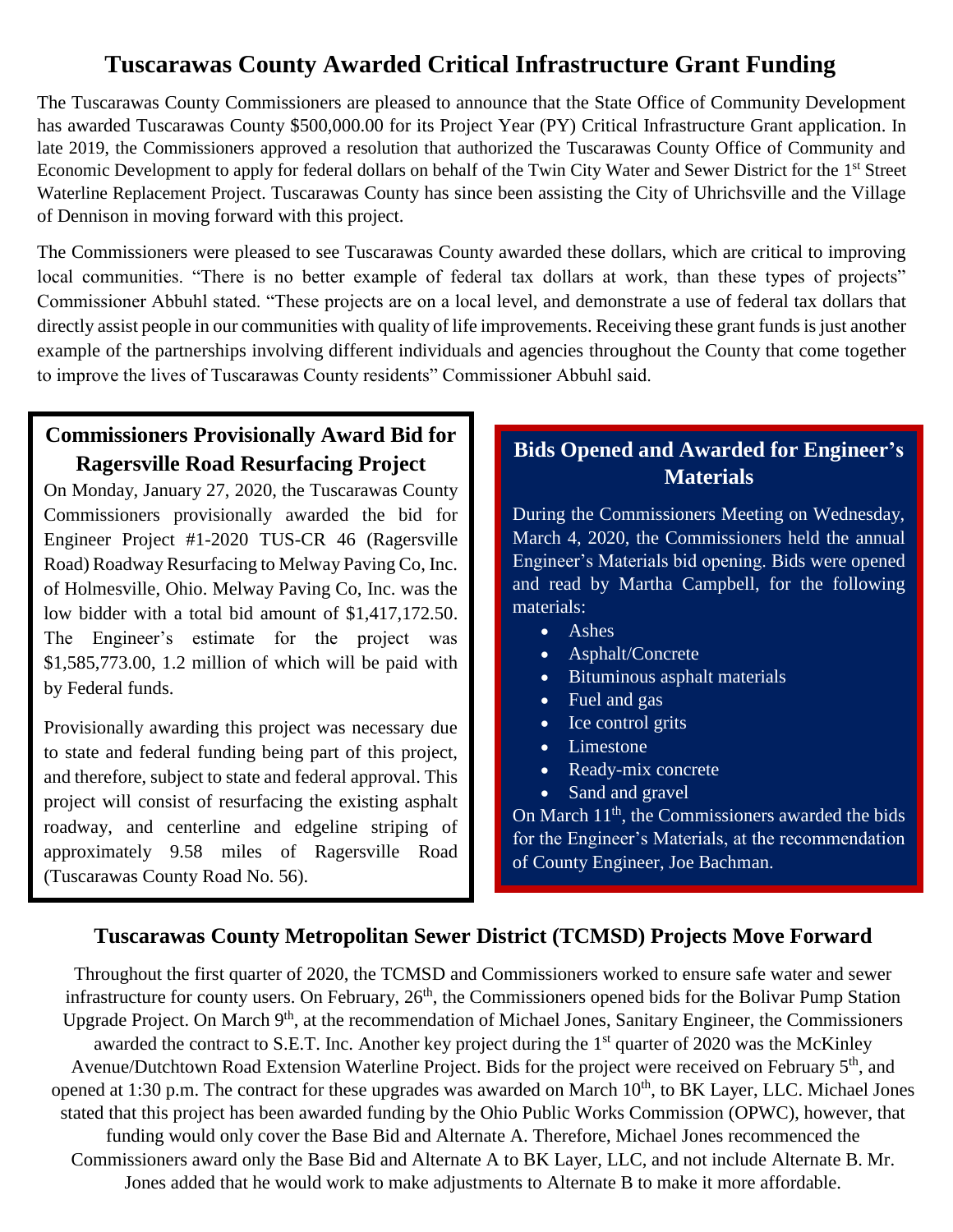#### **Commissioners Hold Reorganizational Meeting**

On Monday, January 6<sup>th</sup>, the Commissioners held their annual reorganizational meeting. On the agenda included appointing the President and Vice President for 2020, setting holidays for 2020, and approving the numerous committee appointments the Commissioners serve on. Upon approval of the Board, Commissioner Abbuhl was appointed President and Commissioner Landis was then appointed Vice President. Commissioner Abbuhl thanked Commissioner Sciarretti for his leadership in 2019, and that as a team the Board had a very productive year under his leadership. Commissioner Sciarretti thanked Commissioner Abbuhl for the kind words, and added that it was an honor to serve with two people in Commissioner Abbuhl and Commissioner Landis who he views as friends and mentors.

In 2020 the Commissioners will serve on such committees as:

- Airport Committee
- Workforce Investment Board
- Children and Family First
- Convention and Visitors Bureau
- Community Corrections
- Data Board
- **Multi County Juvenile Attention System**
- Eastern Ohio Development Alliance
- Community Improvement Corporation
- Ohio Mid-Eastern Government Agency
- **Tuscarawas County Chamber of Commerce**
- Stark-Tusc-Wayne Joint Solid Waste **District**
- Workforce Investment Board
- **Tuscarawas County Economic** Development Corporation
- **County Commissioners Association of** Ohio

This is not an exhaustive list of committees the Commissioners serve on, only those that require annual appointments.

Under the leadership of Commissioner Abbuhl the Board looks to have a productive 2020, and continue the positive momentum from 2019.

#### **Recognizing Long-Standing Community Partners**

On Monday, March 23rd, the Commissioners recognized the YMCA for their  $100<sup>th</sup>$  Anniversary and WJER for its 70th Anniversary. The Commissioners were proud to recognize both of these great community organizations, noting that both WJER and the YMCA have been some of the most important organizations in the history of a Tuscarawas County. Not merely recalling the past, the Commissioners also commented that WJER and the YMCA are vital to the community today and will be so in the future. The Board wished both organizations the best of luck and continued success!



TUSCParks and the trails offer an excellent opportunity to get outside and enjoy the spring weather while we are all combatting the COVID-19 Pandemic! However, please remember to follow all Ohio Department of Health, and Center for Disease Control guidelines regarding social distancing. Exercising outside is great for both physical and mental health but please help us in not forgetting to #stopthespread because we are #InThisTogetherOhio and Tuscarawas County!